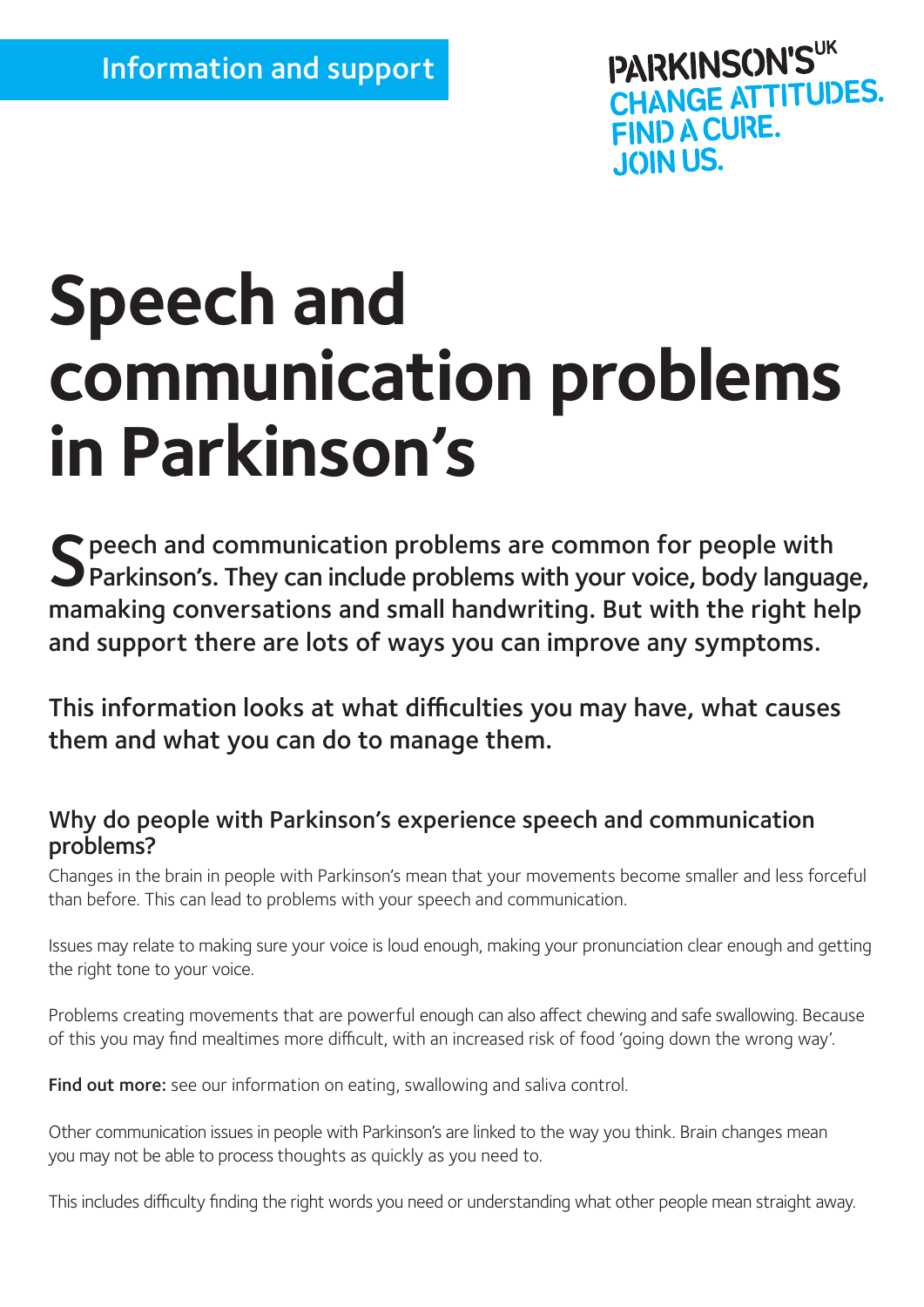It also includes problems getting your thoughts together quickly enough to respond to someone in the flow of a conversation. In particular, this can happen when you have to do several different things at once (for example, walking and talking).

Find out more: see our information on mild thinking and memory problems.

# What speech and communication problems can people with Parkinson's experience?

## Problems with speech and voice

If you experience problems with your speech and voice you may find your speech sounds slurred or unclear, or that you speak more quickly than before. You may also find you have to slow down to make yourself understood. It can also become harder to control how quickly you speak.

Your voice can also change. It may sound:

- **•** unsteady and flat
- breathy, like you are sighing and talking very quietly
- $\bullet$  deeper than before
- $\bullet$  hoarse, like someone with a sore throat

## Problems with the volume of your voice

A quieter voice is more common in people with Parkinson's. People with Parkinson's often don't realise that they are talking more quietly. In some cases, you may think that you are shouting and then speak at a lower volume.

If you are unsure if you are speaking at a normal volume talk to your GP, specialist or Parkinson's nurse. They may be able to refer you to speech and language therapist for support.

You can read more about speech and language therapy further on in this information.

## Making conversation

These changes to your speech and voice can make everyday activities, like talking to friends or making phone calls, difficult.

In conversations, you may find it hard to:

- take your turn or interrupt naturally to express your opinion
- follow fast-changing topics
- **•** get your thoughts together quickly enough
- take the lead and change the focus
- produce a clear, loud voice
- stress the right words or syllables
- express emotional ideas in your speech
- $\bullet$  speak for a long time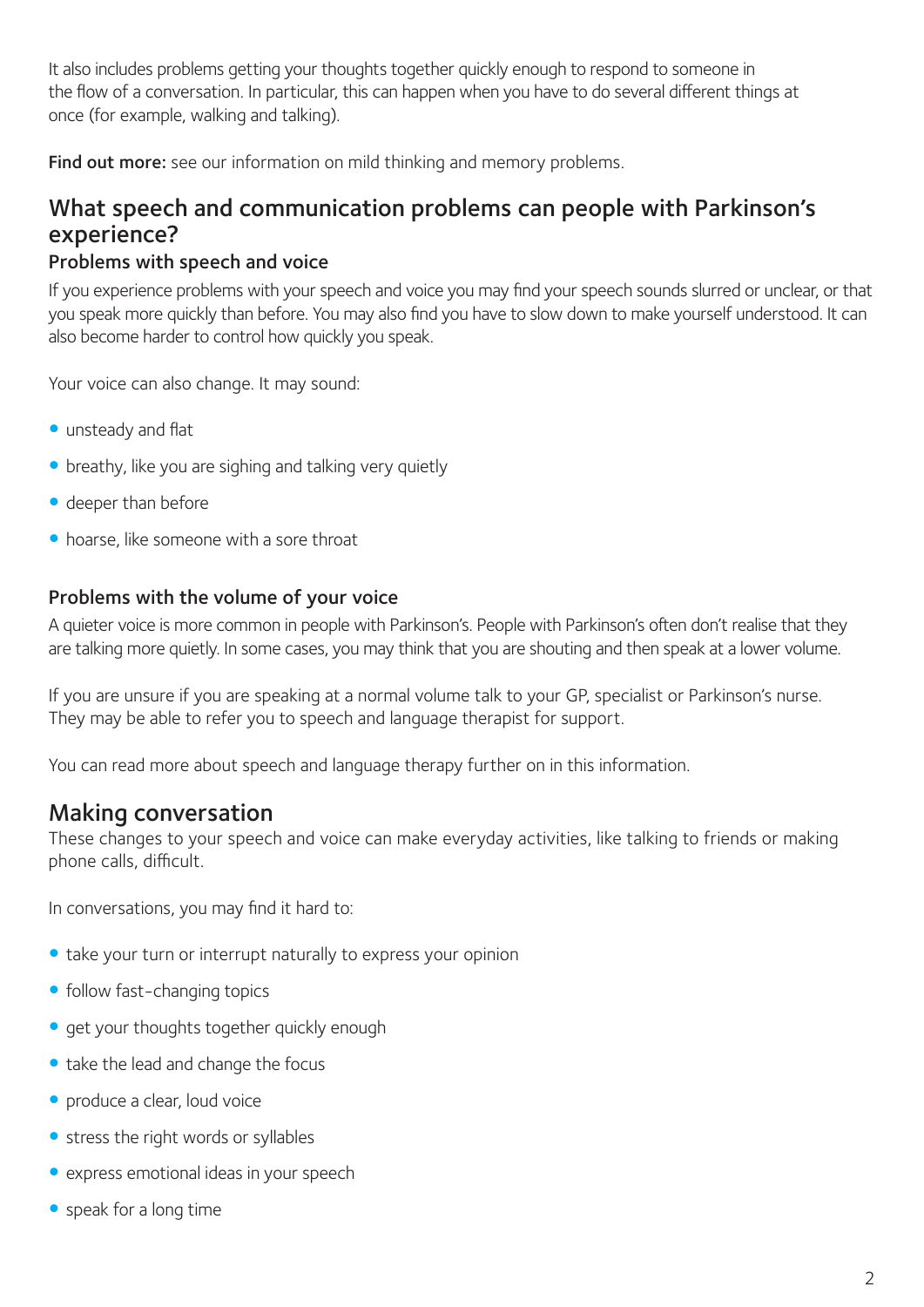• make yourself heard the first time you say something

You may also feel like you have to put more effort into talking and that it's harder to start talking with confidence.

## Problems with facial expressions and body language

Facial expressions, body language and posture are an important part of the way we communicate as they help others to pick up extra information about what we mean.

Parkinson's can make it more difficult for you to make facial expressions, and you might have problems with how you move your body, so friends, family or colleagues might miss signals you're trying to give.

If you also have a quieter voice because of your Parkinson's, then this could make communicating overall more difficult, so it's important to get support. A speech and language therapist can help you with any communication issues to make everyday conversation easier.

You can find out more about speech and language therapy in our section below.

## Problems with handwriting

People with Parkinson's may have problems with their handwriting. It may become 'spidery' or difficult to read. Some people notice that their writing starts off normally, but becomes smaller over time. This is known as micrographia.

There are many things that can cause problems with handwriting. These include:

- $\bullet$  tremor
- $\bullet$  lack of co-ordination
- muscle stiffness
- difficulty controlling small movements
- difficulty putting enough power into your movements

# How can speech and language therapy help?

Speech and language therapists are healthcare professionals who can provide assessment and advice on all aspects of communication, from facial expression and body language to speech and communication aids.

Clinical guidelines recommend that your GP, specialist or Parkinson's nurse should consider referring you to a speech and language therapist with experience of Parkinson's when you're in the early stages of the condition.

This is important because you may not notice changes to your speech and communication if they are subtle. But a speech and language therapist can uncover any issues, help you manage them and stop them becoming worse.

You may find it helpful to have regular check-ups. This will allow your speech and language therapist to monitor whether there are any changes with your speech. If there are, they can recommend specific exercises or programmes to help you.

Another recommendation in the guidelines is that you're given equipment to help you communicate if you need it (see below).

Find out more: see our information on speech and language therapy and Parkinson's.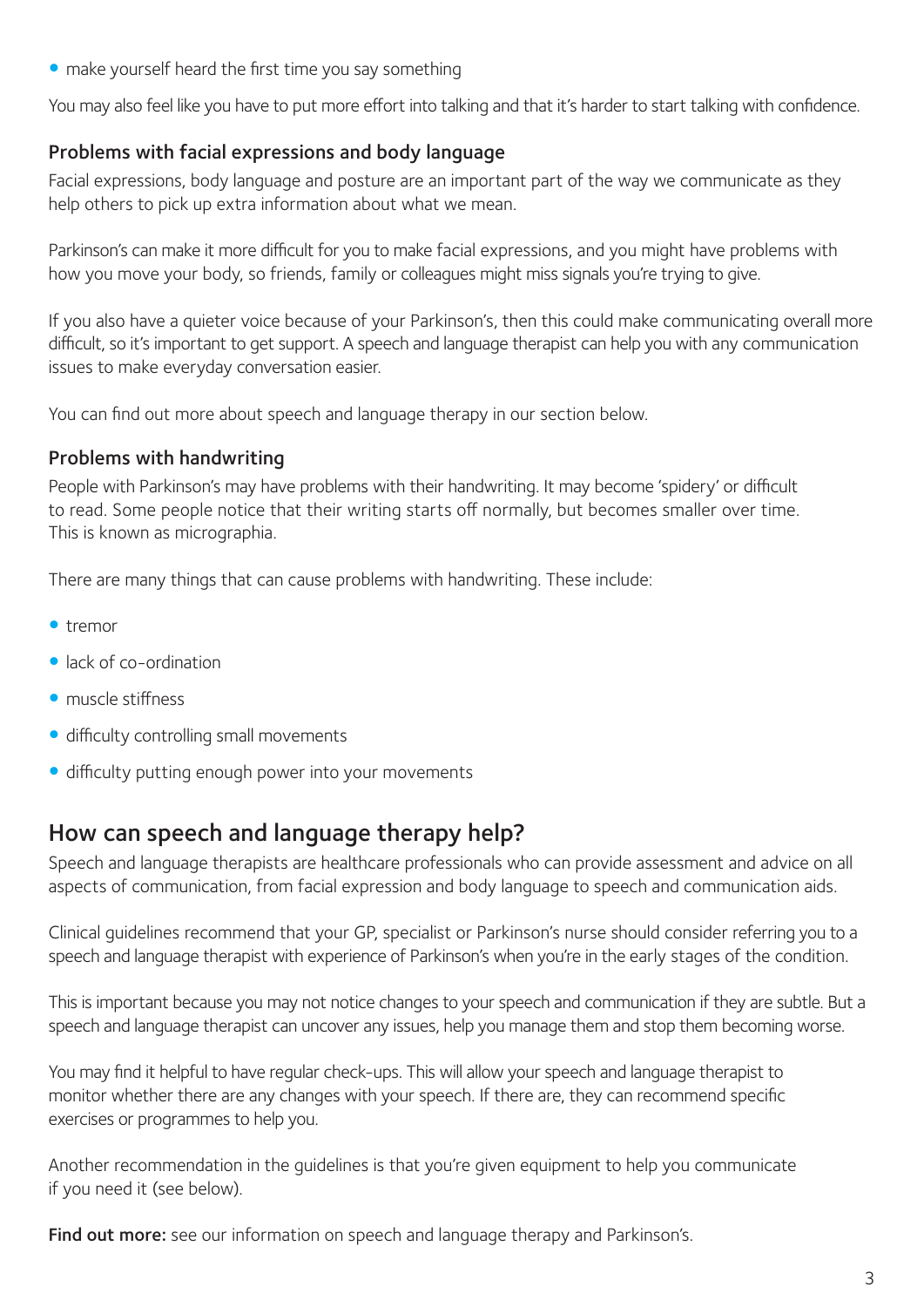# Other types of therapy that can help Physiotherapy

A physiotherapist will use physical treatments, including exercise, to help you manage any stiffness in your joints and restore the strength in your muscles. This may help you improve your movement and make it easier to control your body language. Ask your GP, specialist or Parkinson's nurse about a referral.

Find out more: see our information on physiotherapy and Parkinson's.

## Occupational therapy

An occupational therapist's job is to help you carry on with everyday activities you're finding difficult – including giving you advice to support your handwriting. Ask your GP, specialist or Parkinson's nurse about a referral.

Find out more: see our information on occupational therapy and Parkinson's.

## Can Parkinson's medication and surgery help improve my speech and communication?

Medication such as levodopa may help improve how loudly and clearly you speak.

But, with long-term use of levodopa, you may also experience wearing off. This is when your drugs wear off before you can take the next dose, causing your symptoms to get worse.

As well as affecting your movement, wearing off can affect your speech and body language. Your voice may be loud and easy to understand when you're 'on' but quiet and difficult to understand when you're 'off'.

'On/off' periods can be frustrating so speak to your specialist or Parkinson's nurse if your medication is creating speech and communication problems. They may be able to adjust your dose or suggest a different form of your drug that lessens the effects of wearing off.

Find out more: see our information on wearing off and involuntary movements (dyskinesia).

Deep brain stimulation is the main type of surgery used to treat Parkinson's symptoms. It is usually only considered if Parkinson's medication is no longer working well to control symptoms.

Research suggests that it generally has no effect on speech and that it may have a negative effect in some cases. However, it may improve any motor symptoms (movement issues) that you have. If you are considering deep brain stimulation, talk to your specialist to discuss whether it is right for you.

Our deep brain stimulation information can also help you weigh up the pros and cons of having the procedure and consider what questions to ask your specialist.

Find out more: see our information on deep brain stimulation.

# Practical tips to help your speech

It's always best to see a specialist, so you can get advice on how to manage your speech problems and what therapy is best.

The following tips are strategies that can help promote effective communication:

• Try to relax by making sure you're sitting or standing comfortably before speaking, with a posture that helps you take in a good breath.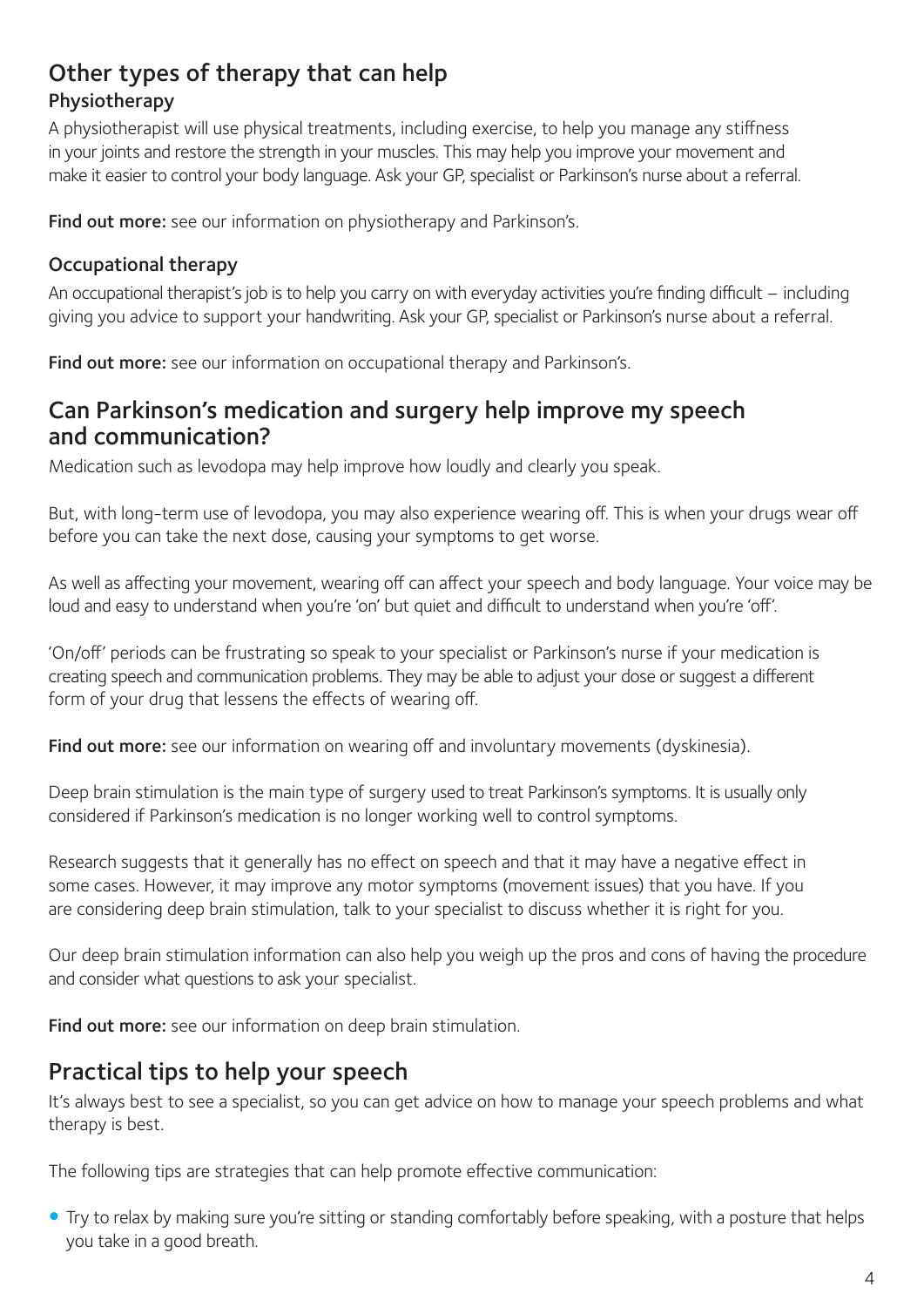- Every time you speak, imagine you're speaking (not shouting) in a big room, to people right at the back. This will help you speak clearly and at the right volume. Many people with Parkinson's don't realise they're speaking quietly.
- Try to make each word as clear as possible, and speak slowly.
- You may find it useful to practise saying things in a simpler way. For example, try to keep sentences short so you don't get out of breath. Make sure you stress key words.
- Singing as a hobby might help general exercise for your voice and breathing muscles may help your speech. Many people with Parkinson's tell us it increases their confidence in their voice, and that it's sociable and fun. There are singing classes all over the UK for people with Parkinson's. Some are run by Parkinson's UK local groups.
- It's important to stay sociable. This will give you opportunities to practise your speech and improve your confidence.

The most effective way to improve your speech in the long term is to see a speech and language therapist. So, ask your specialist to refer you if any issues don't improve.

# Practical tips to help with handwriting

Not being able to write as well as you used to can be frustrating, but there are some things you can do to make it a bit easier:

- Use pens and pencils with a thick or padded cover to help you get a better grip.
- If you have a tremor, a weighted cuff may give you more control. This is a heavy padded strap that you wear around your wrist. The Disabled Living Foundation can advise you on where to get one. Their details are at the end of this information.
- Use a clipboard or a non-slip mat to stop your paper slipping.
- Write on lined paper, so it's easier to keep your writing straight.
- Take your time to write so it is not as tiring.
- If your voice is loud and clear you could record voice messages instead of writing things down. Try using your mobile phone or a dictation machine.
- y If you need to sign a cheque or document, you could ask someone else to fill in the details for you, so you just have to add your signature.

## Alternatives to using a signature

Writing your signature on things like cheques or bill payments can be difficult, but there are some things you can do or use to get round the problem:

- Use a credit or debit card template. This is a plastic quide with a hole where the signature should be. They can help make it easier to sign in the right place. Talk to your bank about whether they provide these.
- Change your signature. Speak to your bank about accepting a simpler signature. For example, you might find it easier to write your first initial and surname, instead of writing your name in full.
- Use a photo identification card. Some banks offer credit cards that can show your photo instead of a signature. In some cases you can also use a passport or driving licence as proof of identification.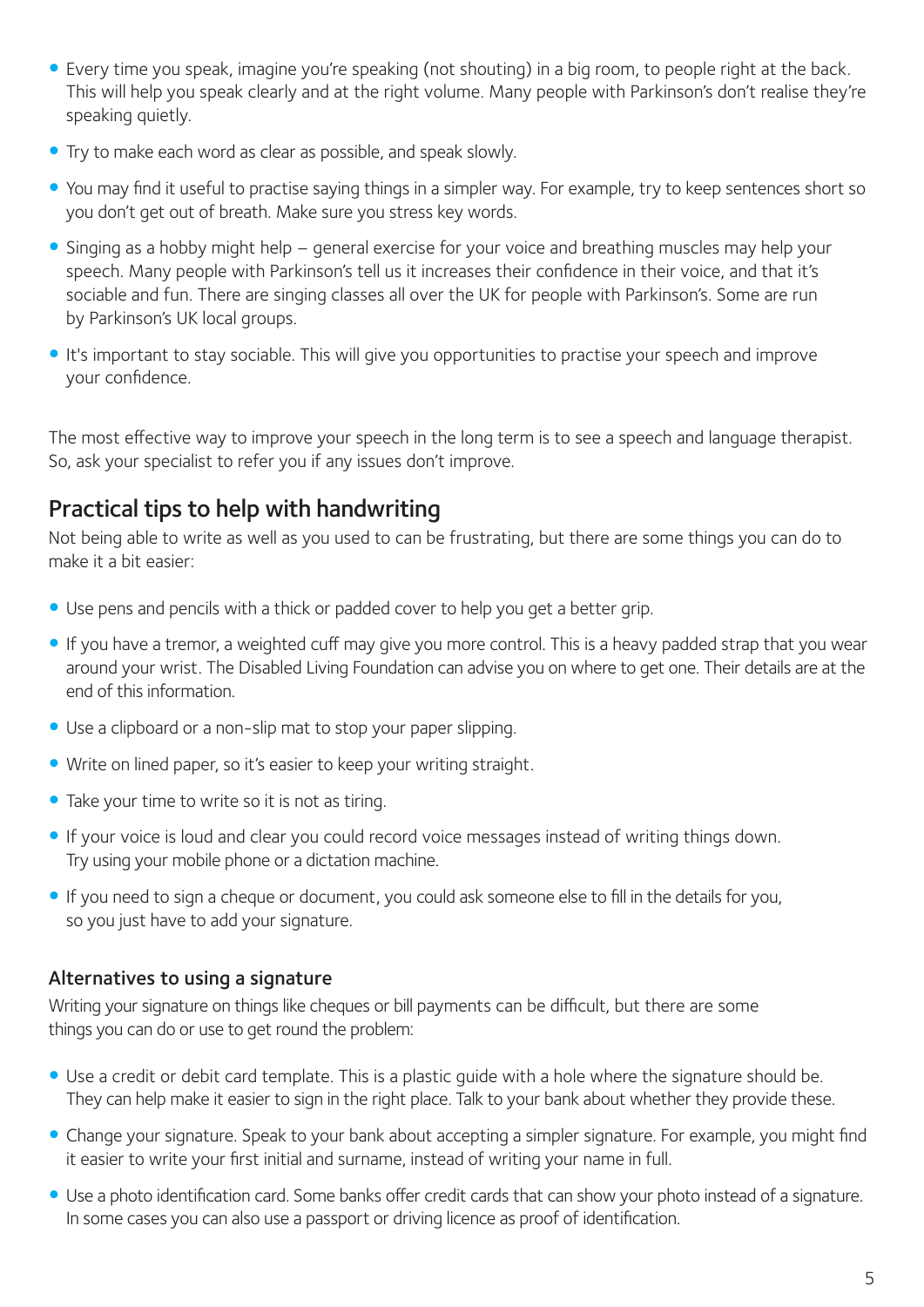- Use a rubber stamp. You might find it useful to use a signature stamp. Some banks provide them and you can buy them in most stationery shops. Please note that in Scotland rubber stamp signatures are not accepted in all banks, so check before using them.
- Avoid using cheques for payments. Try to use Direct Debit or standing orders to pay regular bills, subscriptions or donations. Many utility companies give a discount for payment by Direct Debit, so it's worth asking.
- Use telephone or internet banking. Many people manage their finances in this way and it avoids the need for signatures.

# How technology and apps can help with communication

Many people find that using computers, tablets, smartphones, the internet and email can be a useful way to stay in touch with people if other forms of communication become difficult.

• Internet forums are online discussion sites that can be useful. You can talk to other members by posting messages, and discussions are often organised by topic. You can ask other members a question and invite responses, comment on another member's post, or simply share your experiences on a certain issue. Forums are a great way of meeting people, especially if you don't go out often or live in a remote area.

You can access the Parkinson's UK online forum at forum.parkinsons.org.uk

- Social media is a good way of staying connected. You can start conversations with others, get updates on news and find out about local or national events. Facebook, Twitter and YouTube are good places to start.
- Voice recognition software helps you use your computer without a mouse or keyboard. It works by speaking into a microphone that then changes your words into text. You can use it to write documents or emails, and also to search the internet or find files.

Newer versions of Windows and Apple computer systems have in-built voice recognition technology, and other software, such as Dragon, is available to buy online. Usually the software needs to be 'trained' to recognise your voice and accent, which can take time to get right.

• There are apps for your phone or tablet that can remind you to talk louder and more slowly, for example. Parkinson's UK has a list of apps and devices which have been tried and test by people with the condition.

Find out more at parkinsons.org.uk/apps-devices

# Conversation tips for family and friends

Conversation with someone with Parkinson's can be supported by friends and family.

Below we have included some strategies to reduce frustrations and make conversations more successful:

- Make sure you and the person with Parkinson's can see and hear each other. Facing someone with Parkinson's can be particularly important to help them communicate clearly and understand you. You don't need to shout.
- Be patient. Give the person affected the opportunity to get involved in a conversation but don't pressure them to speak if they don't want to. They may need extra time to respond, so try not to interrupt or walk away.
- Try to avoid speaking above noise, such as a TV or radio. Try not to be too far away, for example, in another room, when talking.
- Be reassuring and help them to relax if you can see they're stressed.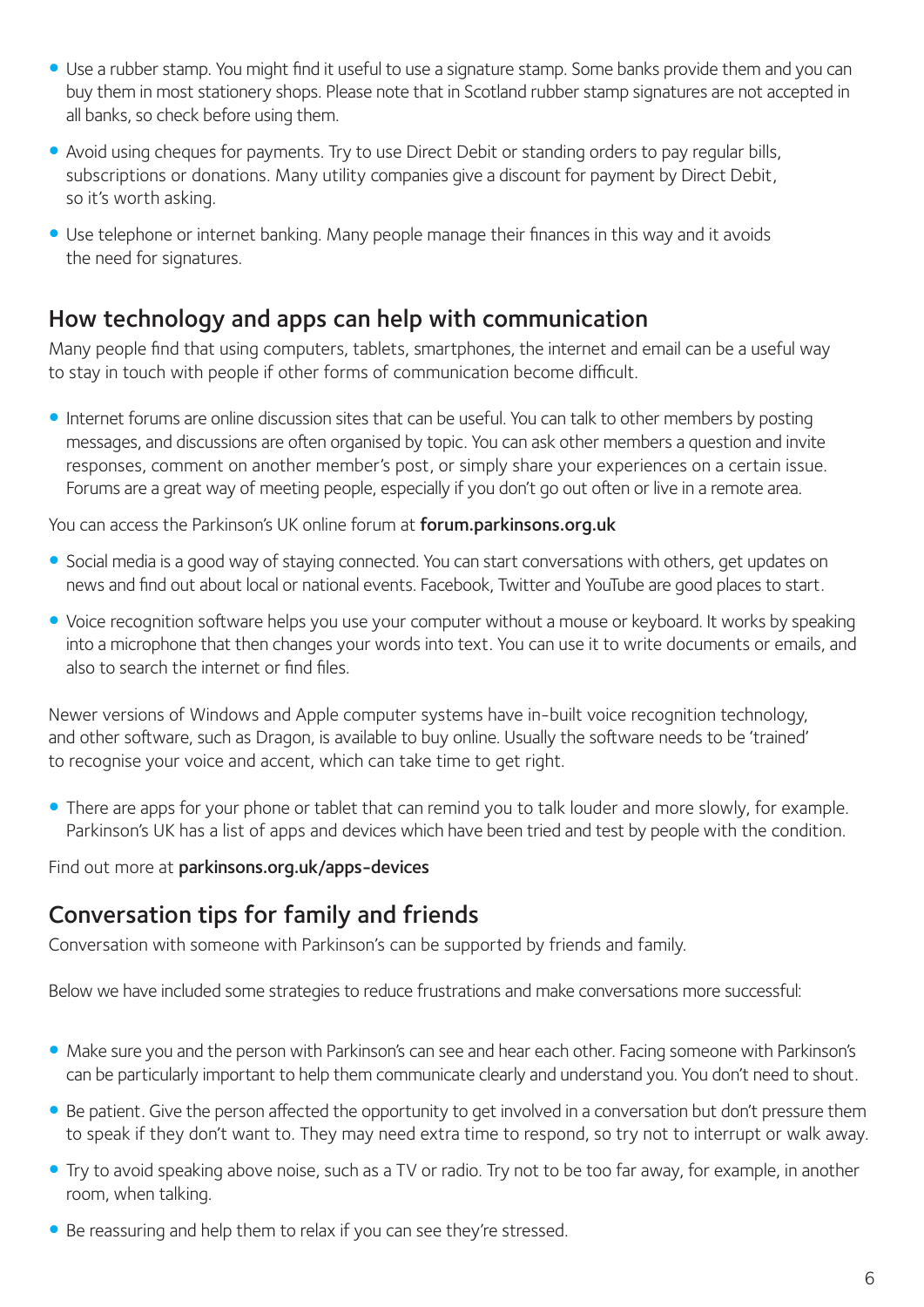- y If you don't understand what they say, ask them to repeat it more loudly and slowly. If it's just a key word you've missed ask them to repeat that word.
- Try not to pretend you've understood if you haven't.
- Try not to talk for the person, unless it's absolutely necessary.
- Avoid finishing their sentences.
- Don't accidentally ignore the person affected by asking someone to speak for them.

A speech and language therapist will be able to give you more advice on what you can do to make communication easier.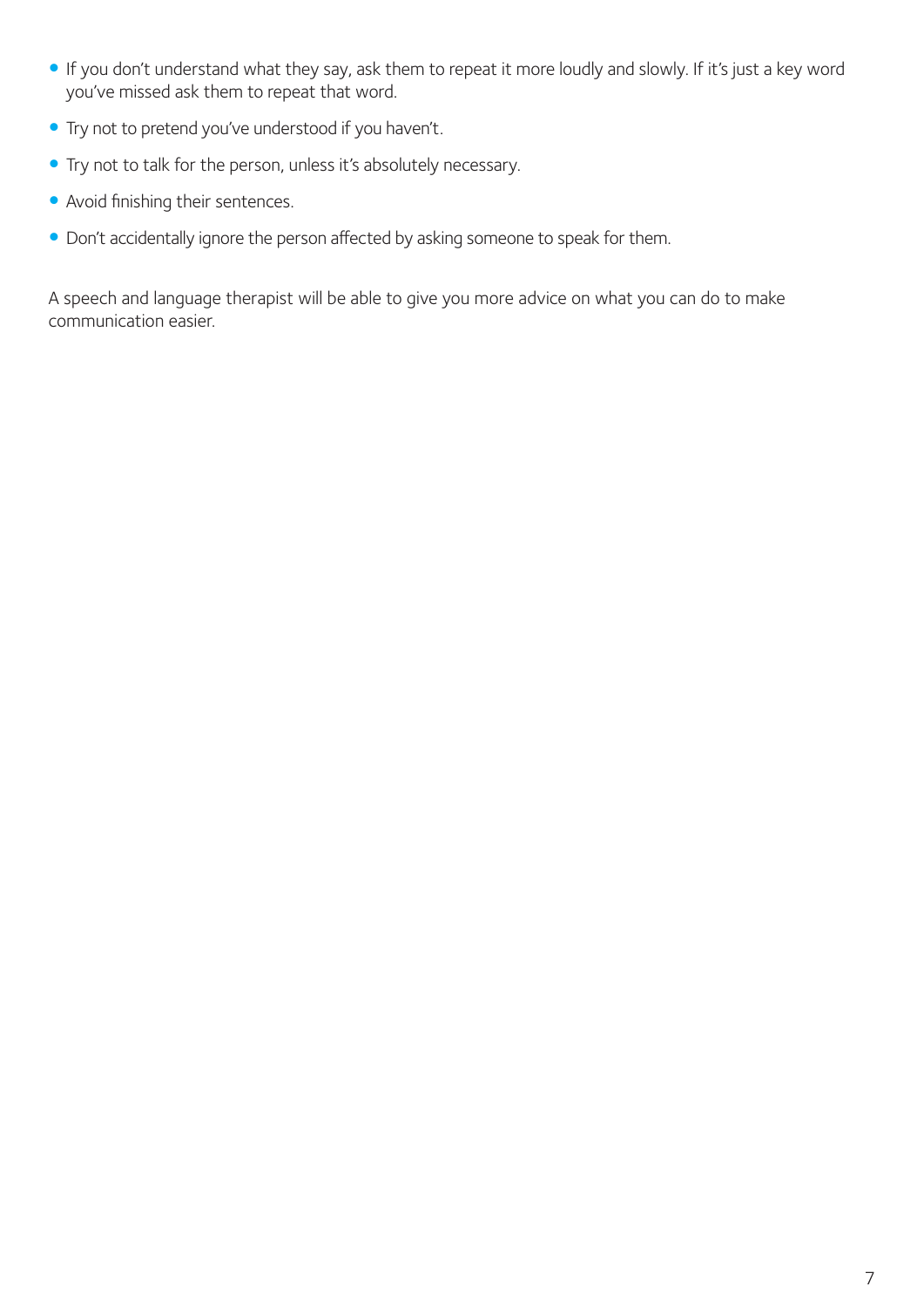# More information and support

## AbilityNet

A charity that can help you adapt and adjust your computer to make it easier to use. 0800 269 545 or 01926 312 847 enquiries@abilitynet.org.uk www.abilitynet.org.uk

## Disabled Living Foundation

Provides information and advice on aids and equipment such as products to help with handwriting. 0300 999 0004 (Mon–Fri, 10am–4pm) helpline@dlf.org.uk www.dlf.org.uk

#### Parkinson's nurses

Parkinson's nurses provide expert advice and support to people with Parkinson's and those who care for them. They can also make contact with other health and social care professionals to make sure your needs are met.

The role of the Parkinson's nurse varies. Each will offer different services, aiming to meet local needs. Some nurses are based in the community, whereas others are based in hospital settings.

Many Parkinson's nurses are independent prescribers. This means they can prescribe and make adjustments to medication, so someone with Parkinson's doesn't always need to see their specialist for changes to or queries about their Parkinson's drugs.

Parkinson's nurses may not be available in every area, but your GP or specialist can give you more details on local services.

You can find out more at parkinsons.org.uk/nurses

## Information and support from Parkinson's UK

You can call our free confidential helpline for general support and information. Call 0808 800 0303 (calls are free from UK landlines and most mobile networks) or email hello@parkinsons.org.uk.

We run a peer support service if you'd like to talk on the phone with someone affected by Parkinson's who has faced similar issues to you. The service is free and confidential – ring the helpline to talk to someone about being matched with a volunteer.

Our helpline can put you in touch with one of our Parkinson's local advisers, who give one-to-one information and support to anyone affected by Parkinson's. They can also provide links to local groups and services.

Our website parkinsons.org.uk has a lot of information about Parkinson's and everyday life with the condition. You can also find details of your local support team and your nearest local group meeting at parkinsons.org.uk/localtoyou

Visit parkinsons.org.uk/forum to chat to other people with similar experiences on our online discussion forum.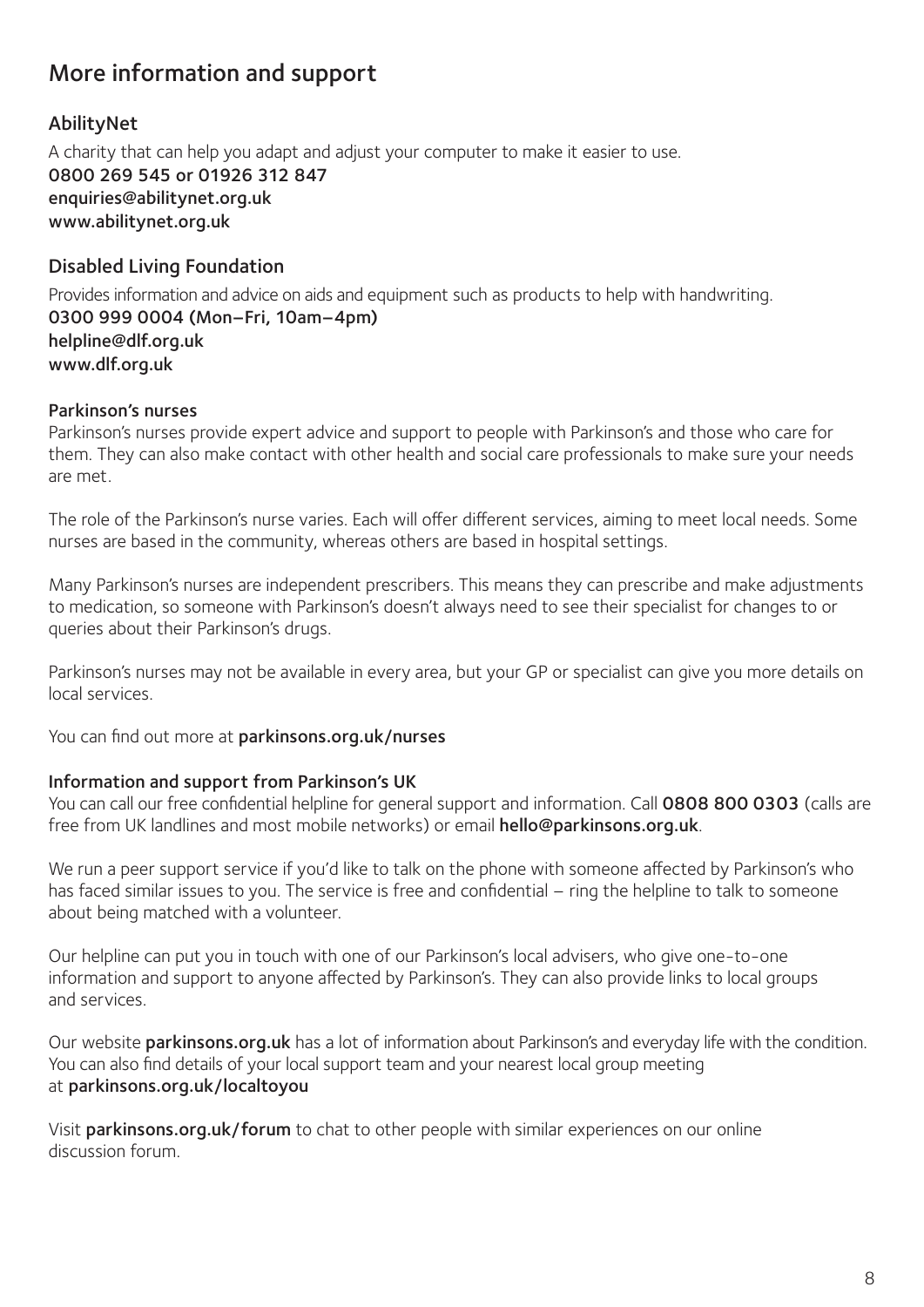## Thank you

Thank you very much to everyone who contributed to or reviewed this information sheet:

## Hannah Reynolds, Speech and Language Therapist, Queen Elizabeth Hospital.

#### Nick Miller, Speech and Language Therapist, Institute of Health and Society and Newcastle University Institute for Ageing.

Thanks also to our information review group and other people affected by Parkinson's who provided feedback.

## Can you help?

At Parkinson's UK, we are totally dependent on donations from individuals and organisations to fund the work that we do. There are many ways that you can help us to support people with Parkinson's.

If you would like to get involved, please contact our Supporter Services team on 0800 138 6593 or visit our website at parkinsons.org.uk/donate. Thank you.

## Our information

All of our most up-to-date information is available at parkinsons.org.uk/informationsupport If you'd prefer to read one of our printed leaflets or booklets, find out how to place an order at parkinsons.org.uk/orderingresources or by calling 0300 123 3689.

We make every effort to ensure that our services provide current, unbiased and accurate information. We hope that this will add to any professional advice you receive and help you to make any decisions you may face. Please do continue to talk to your health and social care team if you are worried about any aspect of living with Parkinson's.

If you'd like to find out more about how we put our information together, including references and the sources of evidence we use, please contact us at publications@parkinsons.org.uk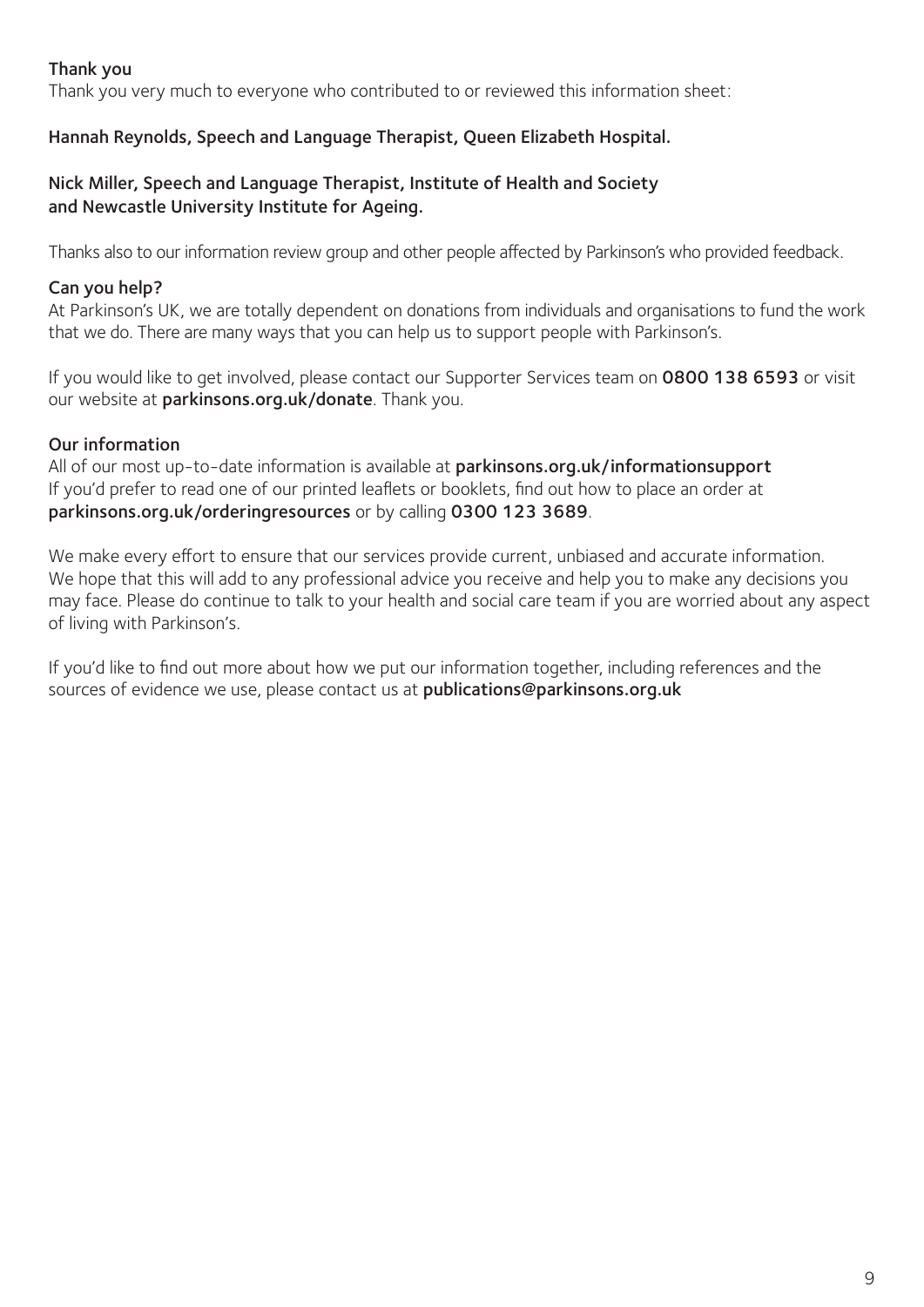# Speech and communication problems in Parkinson's (PKFS06/2019)

Do you have any feedback about this information? Your comments will help us ensure our resources are as useful and easy to understand as possible. Please return to Information Content team, Parkinson's UK, 215 Vauxhall Bridge Road, London SW1V 1EJ, or email publications@parkinsons.org.uk. Thank you!

| 1. Please choose the option that best fits you.                                                                                 |  |  |
|---------------------------------------------------------------------------------------------------------------------------------|--|--|
| I have Parkinson's and was diagnosed in $\Box$<br>I care for someone with Parkinson's                                           |  |  |
| I have a friend or family member with Parkinson's   I'm a professional working with people with Parkinson's                     |  |  |
| Other (please specify)                                                                                                          |  |  |
|                                                                                                                                 |  |  |
| 2. Where did you get this information from?                                                                                     |  |  |
| Specialist Parkinson's nurse Parkinson's UK local group<br>GP<br>Parkinson's UK local adviser                                   |  |  |
| Ordered directly from us   Call to the helpline                                                                                 |  |  |
| Other (please specify)                                                                                                          |  |  |
|                                                                                                                                 |  |  |
| 3. Has it answered all your questions?                                                                                          |  |  |
| Yes, completely $\Box$ Yes, mostly $\Box$ Not sure<br>Not at all<br>$\vert$ Partly                                              |  |  |
|                                                                                                                                 |  |  |
| 4. How easy was it to understand?                                                                                               |  |  |
| Not sure<br>Quite difficult   Very difficult<br>Very easy<br>$\vert$ Easy                                                       |  |  |
| 5. Has it helped you manage your condition better, or make choices that have improved your life                                 |  |  |
| in some way?                                                                                                                    |  |  |
| It didn't help<br>No change<br>It helped a lot $\ $ It helped a little $\ $<br>It made things worse<br>$\mathbf{1}$             |  |  |
| 6. What is your ethnic background?*                                                                                             |  |  |
| Asian or Asian British   Black or Black British   Chinese   Mixed   White British   White other                                 |  |  |
| Other (please specify)                                                                                                          |  |  |
| *We ask about your ethnicity to ensure our information is reaching a broad range of people. However, this question is optional. |  |  |
|                                                                                                                                 |  |  |
|                                                                                                                                 |  |  |

#### Want to hear more from us?

| I would like a response to my feedback I I would like to be a member of Parkinson's UK                  |
|---------------------------------------------------------------------------------------------------------|
| I'm interested in joining the Information review group, to offer feedback on Parkinson's UK information |
| If you've answered yes to any of these options, please complete your details below.                     |
| Name                                                                                                    |
| Address                                                                                                 |

| AUUI CSS                                |                  |
|-----------------------------------------|------------------|
| Email                                   | Telephone        |
| How would you prefer us to contact you? | Email Post Phone |

We will not pass on your details to any other organisation or third party. To find out more, read our privacy policy at parkinsons.org.uk/termsandconditions